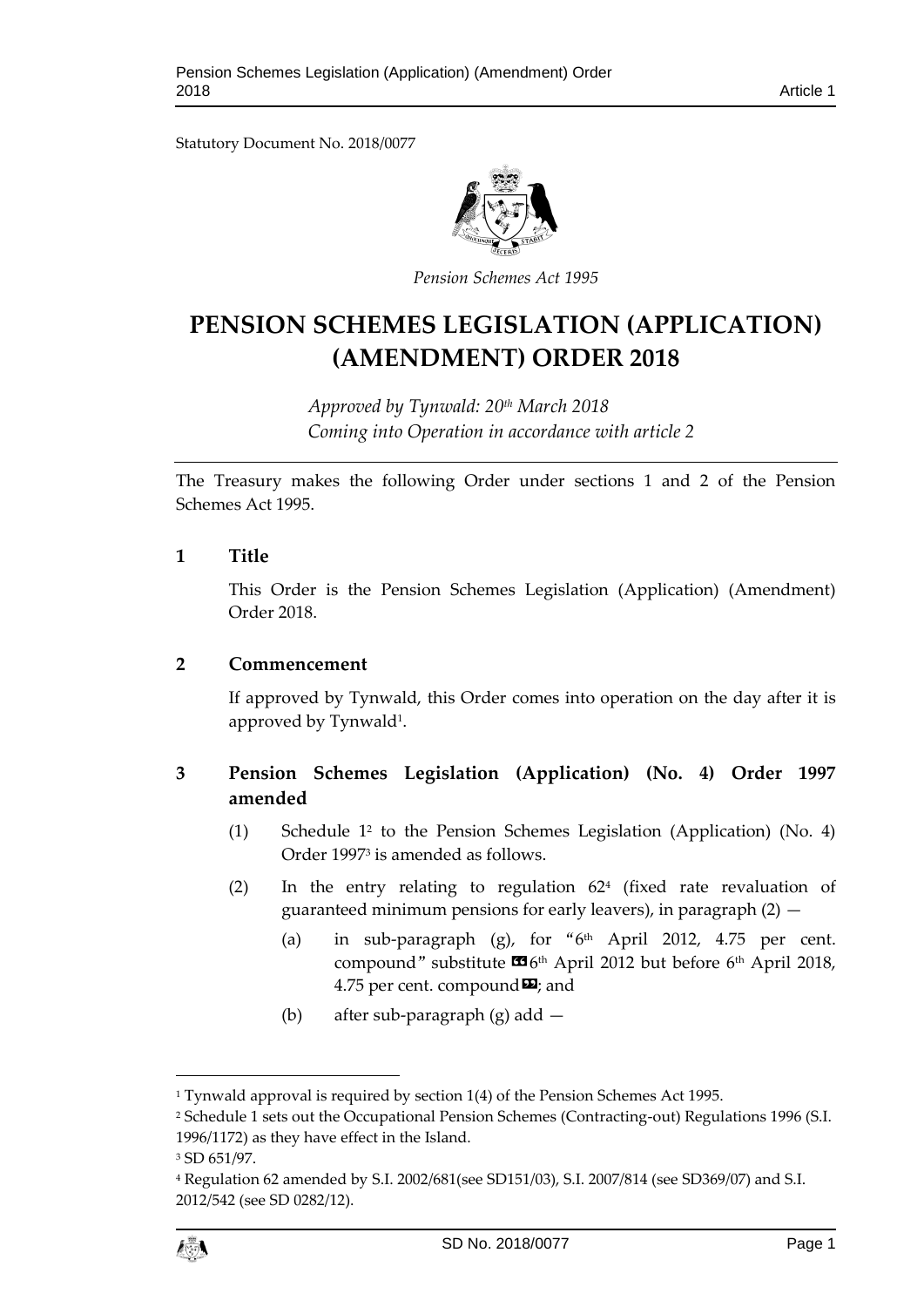$\mathbf{H}(h)$  where that period of service terminates on or after 6<sup>th</sup> April 2018, 3.5 per cent. compound **¤**.

#### **MADE 21ST FEBRUARY 2018**

## **A L CANNAN**  *Minister for the Treasury*